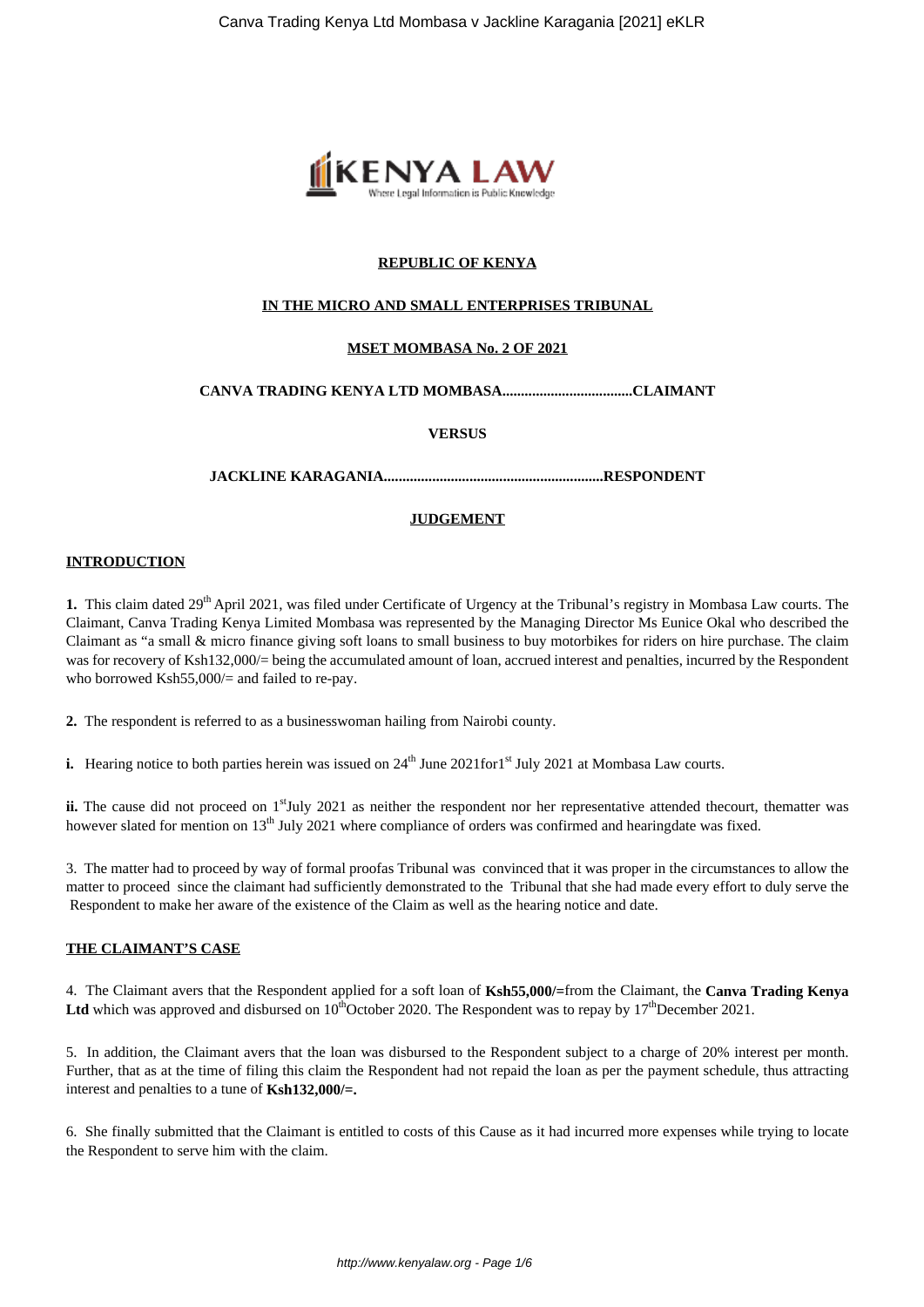#### **ISSUES FOR DETERMINATION**

7. Arising from the claim and the oral evidence at the formal proof hearing, the following issues presented themselves for the determination by this Tribunal;

- a) Whether the Respondent was served with the claim.
- b) Whether the Respondent obtained a loan of Ksh. 55,000/= from the Claimant.
- c) Whether the **20%** interest charged by the Claimant on the borrowed amount of **Ksh55,000/=** was justified.

d) Whether the Claimant Canva Trading Kenya Limited-Mombasa was entitled to demand as it did the **Ksh132,000/=** being the principal sum, accrued interests and penalties charged on the borrowed principal sum of **Ksh55,000/=.**

e) Who bears the cost of this claim"

#### **DETERMINATION AND FINAL ORDERS**

#### **The right to be heard**

8. The first issue is whether the Respondent was granted the right to be heard. The Tribunal grappled with this issue as it is a Constitutional right for the Respondent to be accorded the right to be heard.

9. The Tribunal notes that the Claim was served upon the Respondent. Further, the hearing notice was also served upon the Claimant. The Respondent however did not file the Response nor attended the hearing of the suit. No explanation was given for failure to file the Response. Further, no explanation was given for failure to attend the hearing of this suit by the Respondent or his Representative.

10. The Tribunal heard from Ms Eunice that she had made numerous calls upon the Respondent. She told this tribunal how she sought the assistance of the guarantor as well as the brother of the respondent to urge the Respondent to file the Response and to attend the court on diverse dates when called upon all in vain.

11. The Tribunal underscores the right to be heard as was held by the Supreme Court of India in *Sangram Singh v Election TribunalKoteh***1955 AIR 425**thus:-

*"[T]here must be ever present to the mind the fact that our laws of procedure are grounded on a principle of natural justice which requires that men should not be condemned unheard, that decisions should not be reached behind their backs, that proceedings that affect their lives and property should not continue in their absence and that they should not be precluded from participating in them. Of course, there must be exceptions and where they are clearly defined they must be given effect to. But taken by and large, and subject to that proviso, our laws of procedure should be construed, wherever that is reasonably possible, in the light of that principle."*

12. Every party in a case has a right to be heard and subsequently, that right should not be denied unless there are very good reasons for doing so. The Tribunal having considered the facts and prevailing circumstances set the suit for formal proof hearing on 3<sup>rd</sup> September 2021. The Tribunal was convinced that Respondent was served with the claim and was accorded reasonable time to file and serve the Response. It cannot therefore be said that the Respondent was denied the Constitutional right to be heard.

**13.** In allowing this suit to proceed to formal proof hearing, the Tribunal was also guided by the Constitutional principles of the right to be heard and the reasoning of the appellate court in *James Kanyiita Nderitu & Another [2016] eKLR*, where the Court of Appeal stated as follows:

*"From the outset, it cannot be gainsaid that a distinction has always existed between a default judgement that is regularly entered and one which is irregularly entered. In a regular default judgement, the defendant will have been duly served with*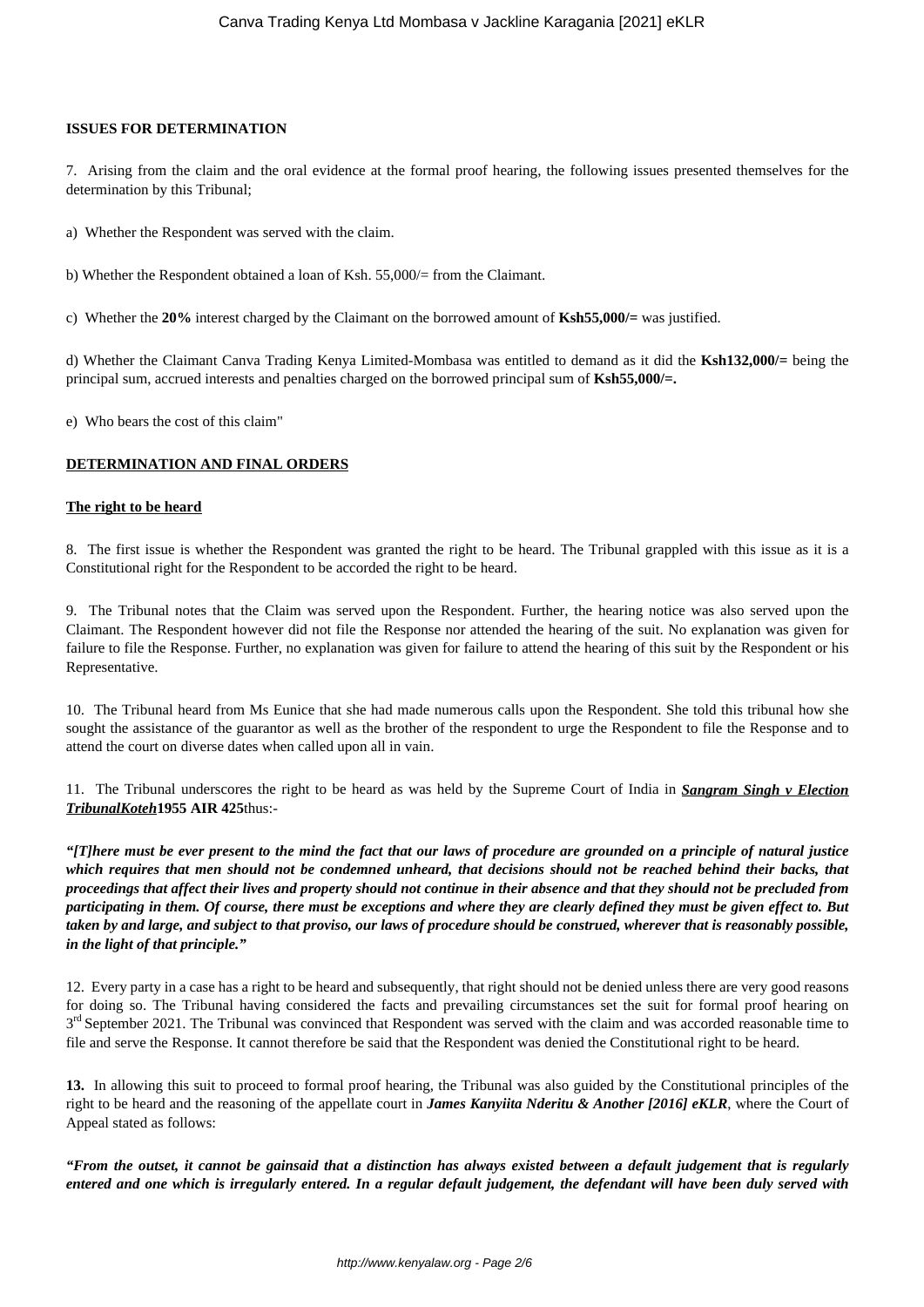#### *summons to enter appearance or to file defence, resulting in default judgment.*

**14.** This point is further emphasised by *Ojwang, J (as he then was) in Mungai –vs- Gachuhi and Another [2005] eKLR* c**ited** with approval in the case of**Signature Tours & Travel Limited -V- National Bank of Kenya Limited** [2017] eKLR **when he stated as follows:** 

"**a court decision stands as a final decision only when a proper hearing has taken place and the parties and those who ought to be enjoined as parties have been fully heard and their representations concluded, unless they elect to forgo the opportunity."**

15. The Tribunal is guided by the Constitutional principles of the right of a party to be heard while noting that this right should not create injustice and prejudice to others. Having found that there was proper service and that there was no justification for the failure to file the Response and attend the hearing of the suit, the Tribunal was convinced that it was proper and justifiable in the circumstances to allow the matter to proceed to formal proof on  $3<sup>rd</sup>$ Septemebr 2021.

#### **Loan advanced**

16. As to whether the Respondent obtained a Ksh. 55,000/= loan from the Claimant, the Claimant relied on a loan agreement dated  $12<sup>th</sup> October2020$ . The agreement was signed by the Respondent on  $12<sup>th</sup> October2020$ . Other terms of the contract including the 20% interest rate payable per month were set out. The form was marked in red ink "*disbursed 55,000/=*." No evidence was presented to the contrary. We therefore find that the Claimant granted the Respondent a loan facility of Ksh. 55.000/=.

# **Interest charged**

17. The Tribunal while considering the claim herein and the Respondent's reply was concerned that the principal sum of Ksh.55,000/= advanced on 10<sup>th</sup>October 2020 had attracted interest and penalties to the tune of Ksh. 132,000/= in 5months. In **Pius Kimaiyo Lagat v Co-operative Bank of Kenya Limited** [2017] eKLR, the Court of Appeal was confronted with a related challenge and ruled thus:

**"There is a perennial vexing nightmare for borrowers who take a relatively small loan from a lending institution, but few years down the line, the institution drops a bombshell of a demand for the immediate payment of a colossalsum, literally bankrupting the borrower, if not confining him/her to a hospital bed due to depression. The main bones of contention are invariably; uncertainty of lending terms and documentation, fluctuating rates of interest, penalty interest, default charges, interests on arrears, additional interest,commissions,bank charges,Bank statements or lack of them,among others which may or not have been part of the written contract"**

**18.** We have perused through the statement of claim, the attached application form which contains the loan agreement. The relevant part is paragraph 6 titled "LOAN AGREEMENT" with the following relevant clauses:

*a) "(1) In pursuance of the said agreement and in consideration of the promises of the agreement and of the loan application form duly filled by the borrower and whose details have been duly approved by the lender and annexed as a schedule hereto, the lender HEREBY ADVANCES the borrower the sum of Ksh. 30,000/= (hereinafter referred to as the loan amount receipt whereof hereby acknowledged.*

*b) (2) The loan amount is subject to interest being charged at a flat rate of 20% per month.* 

*c) (8) I hereby authorise Canva Trading Ltd to deduct the fee from the loan request and disburse the balance."* 

19. The agreement was signed by Respondent on  $10^{th}$ October 2020. It is believed the Respondent therefore received Ksh. 55,000/=.

20. Our reading of the agreement is that the Respondent was bound to pay **20%** interest on the loan per month. However, on the face of the Loan agreement and Loan application, we are unable to find the time limit of the defaulting party's' interest rate accrual. We also take note that the interest on the principal sum has increased exponentially and stood at Ksh. 132,000 $/=$  against the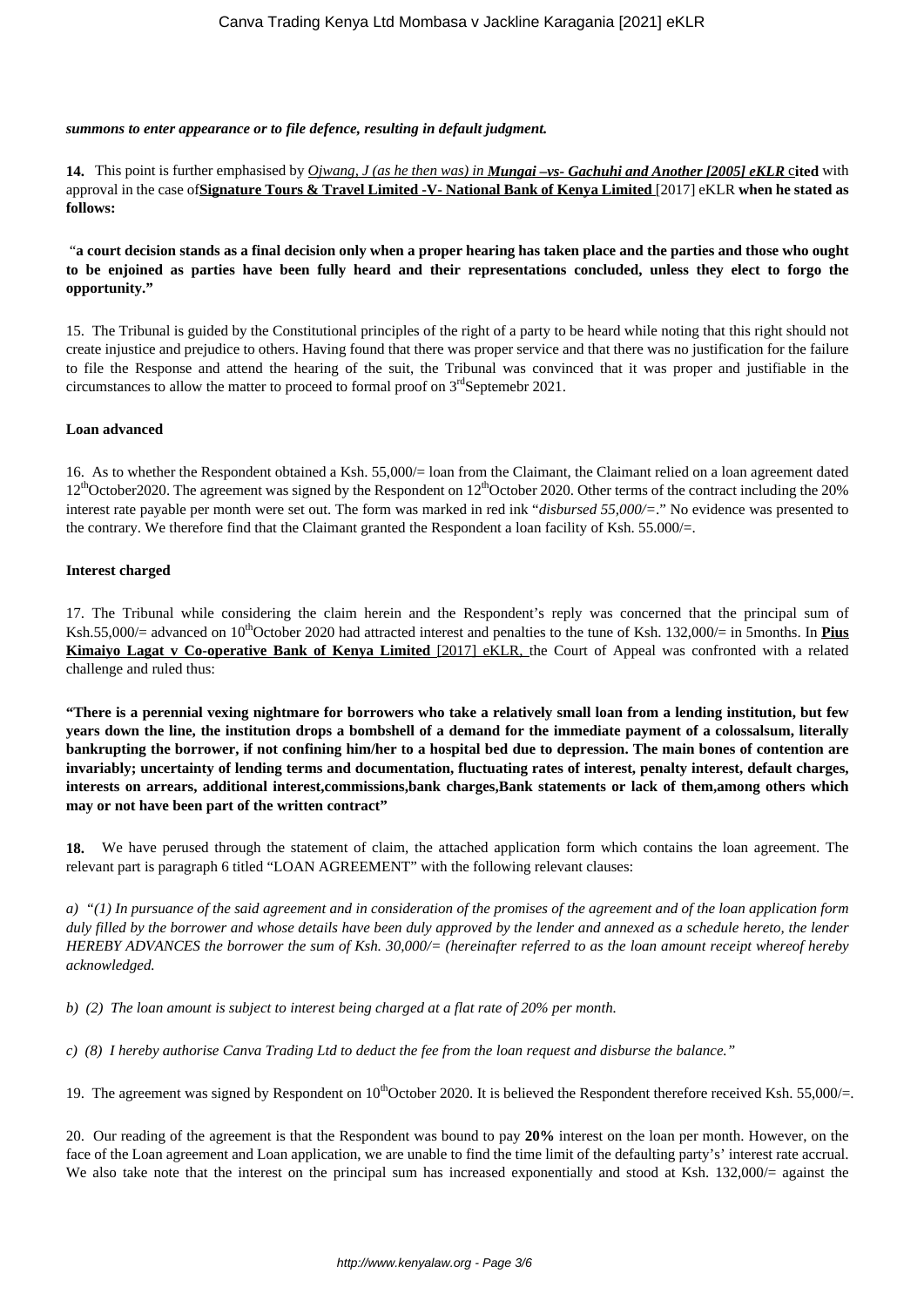principal sum of Ksh. 55,000/= in 5 months.

21. The Tribunal notes that whereas it *is not for the court to rewrite a contract for the parties*, where a contract between parties is exploitative, courts have not been shy to interfere as held by the Court of Appeal in the case of **National Bank of Kenya Ltd Vs.PipeplasticSankolit (K)LtdCivil Appeal No.95 of 1999.** The court held as follows:

## **"a court of law cannot rewrite a contract with regard to interest as parties are bound by the terms of their contract. Nevertheless, courts have never been shy to interfere with or refuse to enforce contracts which are unconscionable, unfair or oppressive due to procedural abuse..."**

22. We hold the view that whereas the parties are bound by their agreements and terms thereto, such terms should apply in accordance with the law and where it is determined to be unfair, unconscionable and oppressive, we should not hesitate to re-state the law so as to protect the interest of the parties and by extension advance the public interest.

23. We therefore find that the interest chargeable without clarity on time limit upon the determination that the loan is nonperforming is unmerited. In the case of **Danson MuriukiKihara-v-Amos KuthuaGatungo (2012) eKLR,** the court addressed a related issue thus:-

**"the plaintiff/appellant filed a claim for Ksh.40,000/=plus interest at 50% per month. The matter proceeded to full hearing and the learned trial magistrate entered judgement for Ksh 40,000/= plus cost and interests at court rates. Theappellant appealed against the Judgement on ground that the interest payable was reduced from 50% per month to court rates. The court held that the interest rate of 50% was unconscionableand upheld the decision of allowing interest at Court rates."**

24. Thus, clearly showing that the Court can interfere even where parties have agreed on a rate of interest as long as it is shown that the rate is illegal, unconscionable or oppressive. We therefore find that the parties were at liberty to agree on the interest rate chargeable for a determinable period of time and that once the loan is non performing, it shall be subject to the limitations set out under the *in duplum rule.* 

#### **Amount due and interest payable**

25. As regards the third issue, the Tribunal was concerned by the finding that theRespondent's debt rose exponentially from the principal sum of **Ksh55,000/=** to the current **Ksh132,000/=**before this claim was filed.

26. It was apparent that the Claimant demanded more than 2 times the principal amount borrowed by the Respondent.

27. Therefore, in order to make a just determination of this issue, the Tribunal had to rely on the principles of lending by financial institutions drawn from Section 44A of the Banking Act which provides statutory application of the *Induplum rule.* For clarity, we cite the Court of Appeal in **Kenya Hotels Ltd Vs. Oriental Commercial Bank Ltd (Formerly Known as Delphis Bank Limited) (2019)** eKLR,which stated that the rule is to the effect that interest ceases to accumulate upon any amount of loan owing once the accrued interest equals the amount of loan advanced...''

28. It was observed by the Court of Appeal that the principle of *Induplum* has been applied by the courts with reasonable degree of consistency citing the following cases;

#### **1) Lee G. MuthogaV.Habib Zurich Finance (K) Limited (2016)**

2) **Mwambeja Ranching Company limited & another V.Kenya National Capital Corporation (2019)eKLR**, just to cite a few where the In duplum rule has been invoked.

**29.** Similarly, in the most recent case, the Court of Appeal in **Housing Finance Company of Kenya Limited v ScholarsticaNyaguthii Muturi & Another [2020] e KLR reiterated the application of the rule thus:** 

**"As we have shown section 44A of the Banking Act came into force on the 1st May, 2007. That provision of law sets up the**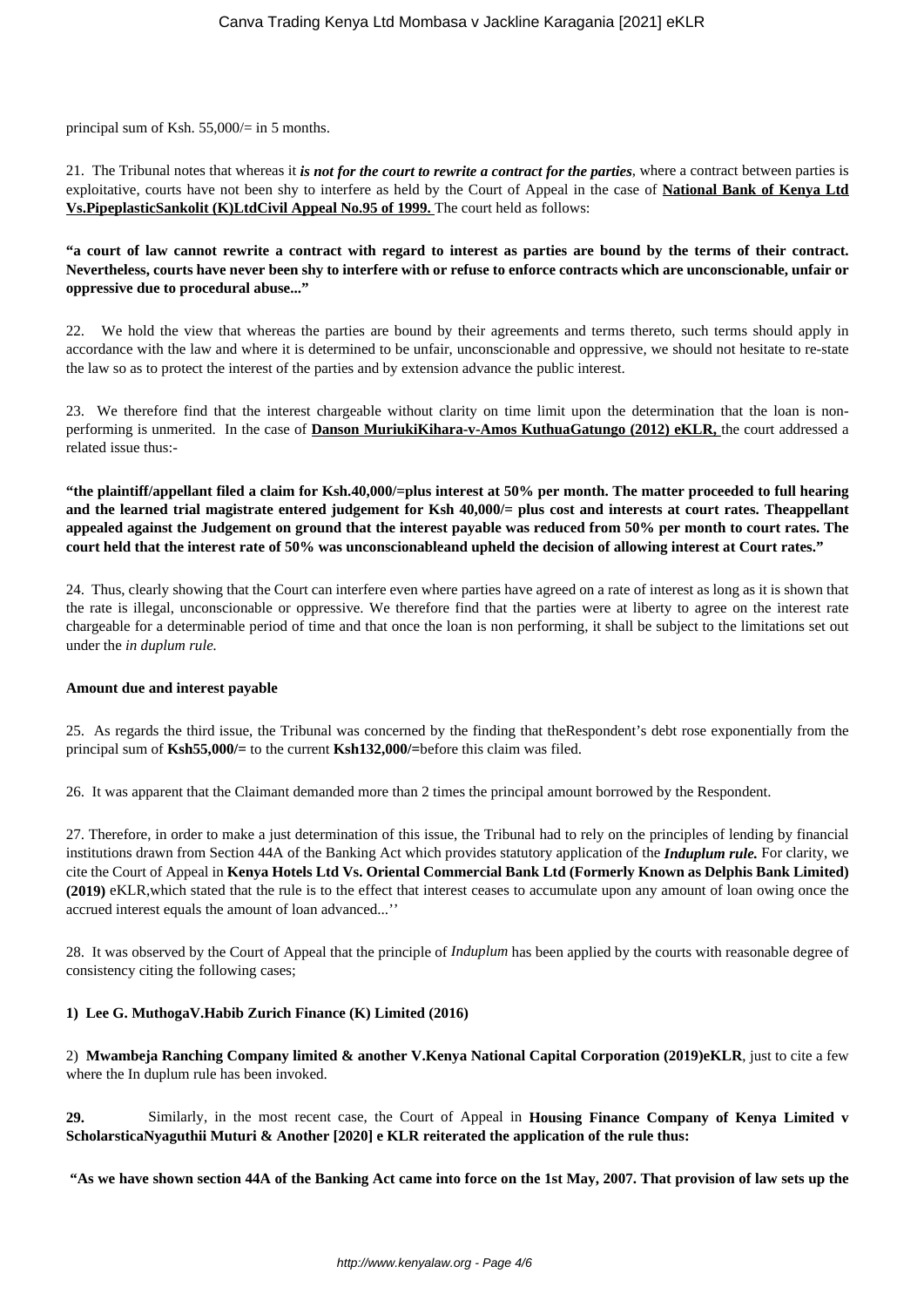**maximum amount of money a banking institution that grants a loan to a borrower may recover on the original loan. The banking institution is limited in what it may recover from a debtor with respect to a non performing loan and the maximum recoverable amount is defined as follows in section 44A(2):***"***The maximum amount referred in subsection (1) is the sum of the following –**

a) **The principal owing when the loan becomes non -performing;**

b) **Interest, in accordance with the contract between the debtor and the institution, not exceeding the principal owing when the loan becomes non- performing; and**

**c) Expenses incurred in the recovery of any amounts owed by the debtor.**

**By that provision if a loan becomes non -performing and the debtor resumes payment on the loan and then the loan becomes non performing again the limitation under the said paragraphs shall be determined with respect to the time the loan last became non performing."**

30. The rationale for this rule is therefore to safeguard the interests of the parties against any form of injustice, oppression or exploitation as they perform their contractual obligations. Despite their right to freely contract, they must at all material times put themselves into an inquiry on the existence and the potential application of the rule.

31. An analysis of the foregoing rule and its safeguards, leads the Tribunal to make a determination of this claim guided by the provisions of S.44A of the Banking Act which sets the maximum amount of money a banking institution that grants a loan to the borrower. The Claimants by their own description consider themselves small and micro finance institution, we are of the considered view that the Claimant herein should also abide by the *Induplum* rule as required of any financial institution.

32. This Tribunal is therefore persuaded that the Claimant is not entitled to the ksh.132,000/= since this amount is more than double the principal amount it disbursed to the Respondent. The Tribunal is equally persuaded that the 20% interest rate chargeable is only applicable for a determinable period subject to the *in duplum* rule set out above.

#### **Costs**

33. On the issue of costs, the Tribunal notes that the Claimant has encountered considerable cost in sustaining this claim. We find that it is fair and just to award costs to the Claimant.

#### **Orders**

34. Flowing from the findings, we find that in the interest of justice, the Respondent should pay the Claimant:-

- a) Principal sum of Ksh. 55,000/=
- b) Interest on (a) above of Ksh.  $55,000/$
- c) Costs of the suit of Ksh  $10,000/$

Those then are the Orders of the Tribunal.

#### **DATED DELIVERED AND SIGNED ON THIS 24TH DAY OF SEPTEMBER 2021**

**J. BETT ……........................................ [CHAIRMAN]**

**R. KATINA….................[VICE-CHAIR]**